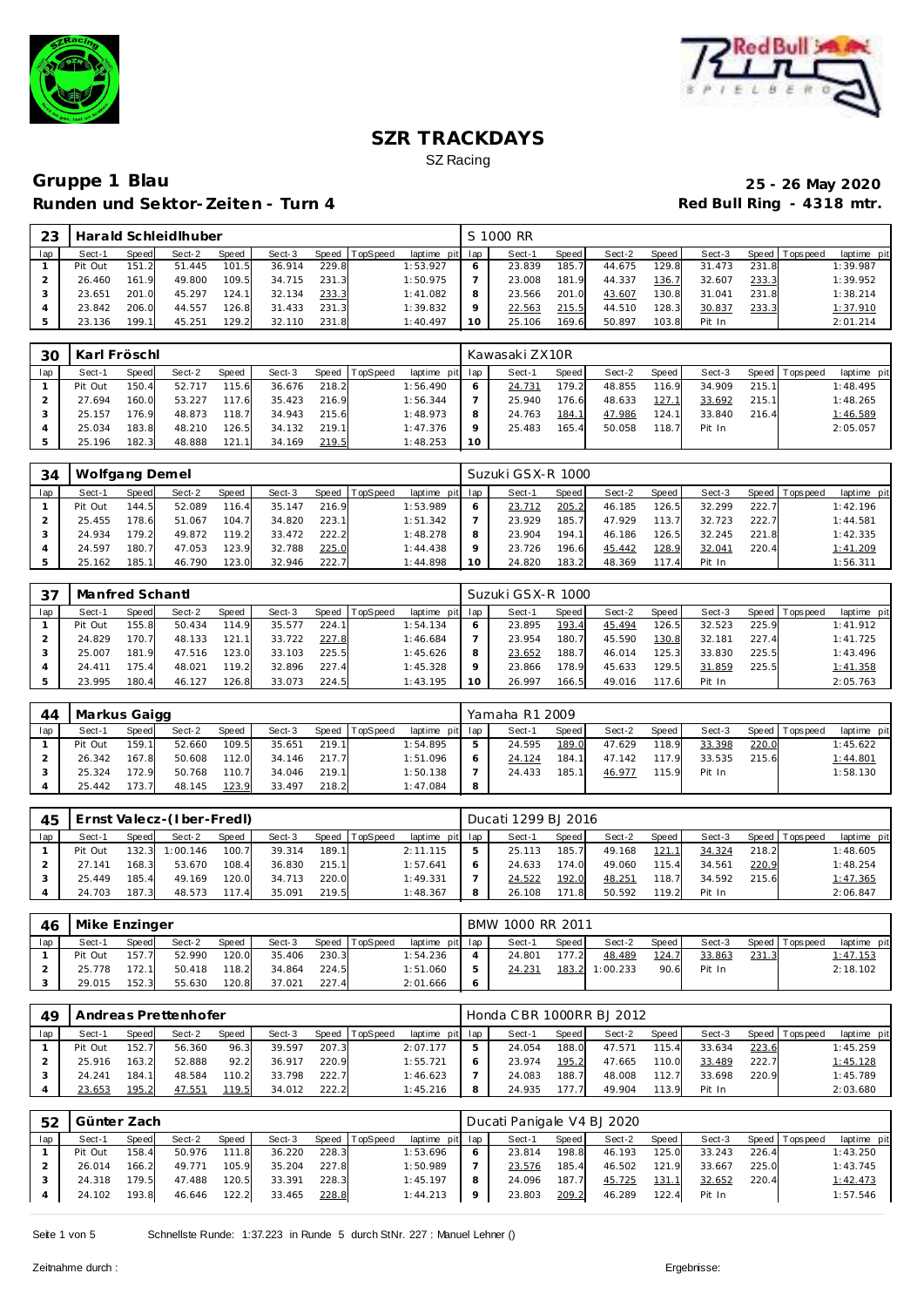



## **Gruppe 1 Blau 25 - 26 May 2020 Runden und Sektor-Zeiten - Turn 4**

 $\overline{\phantom{a}}$ 

 $\mathbf{I}$ 

## 23.844 182.6 46.745 124.4 33.320 227.4 1:43.909 **10**

|     |         | ranz Kickenweiz |        |       |        |       |                |                 |   | Panigale 1199 |       |        |         |        |       |                |             |
|-----|---------|-----------------|--------|-------|--------|-------|----------------|-----------------|---|---------------|-------|--------|---------|--------|-------|----------------|-------------|
| lap | Sect-1  | Speed           | Sect-2 | Speed | Sect-3 |       | Speed TopSpeed | laptime pit lap |   | Sect-1        | Speed | Sect-2 | Speed I | Sect-3 |       | Speed Topspeed | laptime pit |
|     | Pit Out | 162.7           | 56.686 | 107.4 | 38.138 | 209.3 |                | 2:02.016        |   | 26.249        | 168.0 | 50.718 | 118.2   | 35.442 | 215.6 |                | 1:52.409    |
|     | 27.523  | 151.2           | 54.163 | 114.2 | 36.917 | 209.7 |                | 1:58.603        |   | 25.633        | 182.6 | 50.661 | 122.4   | Pit In |       |                | 2:03.855    |
|     | 26.699  | 164.2           | 52.148 | 118.2 | 36.532 | 212.6 |                | 1:55.379        | O |               |       |        |         |        |       |                |             |

| 59  |         |       | Raphael Hoffmann |              |        |       |          |             |     | BMW S1000 RR 2015 |              |        |       |        |       |                 |             |
|-----|---------|-------|------------------|--------------|--------|-------|----------|-------------|-----|-------------------|--------------|--------|-------|--------|-------|-----------------|-------------|
| lap | Sect-1  | Speed | Sect-2           | <b>Speed</b> | Sect-3 | Speed | TopSpeed | laptime pit | lap | Sect-1            | <b>Speed</b> | Sect-2 | Speed | Sect-3 |       | Speed Tops peed | laptime pit |
|     | Pit Out | 176.9 | 50.863           | 100.6        | 35.425 | 232.3 |          | 1:50.406    | 6   | 23.081            | 212.5        | 44.955 | 129.5 | 31.684 | 233.3 |                 | 1:39.720    |
|     | 23.935  | 203.7 | 46.960           | 126.8        | 34.109 | 230.3 |          | 1:45.004    |     | 22.912            | 199.9        | 44.042 | 129.5 | 31.371 | 234.3 |                 | 1:38.325    |
|     | 23.076  | 205.2 | 45.147           | 133.3        | 31.990 | 236.3 |          | 1:40.213    | 8   | 22.959            | 200.6        | 44.856 | 122.7 | 31.886 | 231.3 |                 | 1:39.701    |
|     | 24.097  | 202.9 | 44.162           | 128.6        | 32.241 | 236.8 |          | 1:40.500    | Q   | 22.662            | 207.6        | 43.323 | 133.3 | 31.245 | 234.3 |                 | 1:37.230    |
|     | 24.158  | 199.1 | 44.463           | 126.5        | 31.654 | 229.3 |          | 1:40.275    | 10  | 25.376            | 186.4        | 48.375 | 124.4 | Pit In |       |                 | 1:52.029    |

| $\sim$<br>◡∠ | Johann Aldrian |              |        |       |        |       |          |                | Ducati | V <sub>4R</sub> |       |        |        |        |                |                |
|--------------|----------------|--------------|--------|-------|--------|-------|----------|----------------|--------|-----------------|-------|--------|--------|--------|----------------|----------------|
| lap          | Sect-          | <b>Speed</b> | Sect-2 | Speed | Sect-3 | Speed | TopSpeed | laptime<br>pit | lap    | Sect-1          | Speed | Sect-2 | Speed. | Sect-3 | Speed Topspeed | laptime<br>pit |
|              | Pit Out        | 161.2        | 51.935 | 118.7 | 36.025 | 229.3 |          | 1:54.732       |        | 26.246          | 161.5 | 53.287 | 108.9  | Pit In |                | 2:06.550       |

| -67 | Manfred Jedinger |       |        |              |        |       |                  |                 |    | Honda CBR 1000 2008 |         |        |       |        |       |                 |             |
|-----|------------------|-------|--------|--------------|--------|-------|------------------|-----------------|----|---------------------|---------|--------|-------|--------|-------|-----------------|-------------|
| lap | Sect-1           | Speed | Sect-2 | <b>Speed</b> | Sect-3 |       | Speed   TopSpeed | laptime pit lap |    | Sect-1              | Speed I | Sect-2 | Speed | Sect-3 |       | Speed Tops peed | laptime pit |
|     | Pit Out          | 152.7 | 56.177 | 101.7        | 42.593 | 190.5 |                  | 2:05.548        |    | 26.645              | 169.1   | 51.766 | 110.9 | 36.036 | 207.7 |                 | 1:54.447    |
|     | 28.621           | 156.1 | 57.617 | 96.6         | 40.593 | 187.8 |                  | 2:06.831        |    | 26.449              | 175.1   | 50.677 | 108.7 | 35.935 | 203.8 |                 | 1:53.061    |
|     | 27.748           | 157.9 | 54.688 | 98.2         | 38.970 | 209.7 |                  | 2:01.406        |    | 26.226              | 176.9   | 51.518 | 109.1 | 35.651 | 205.7 |                 | 1:53.395    |
|     | 26.652           | 170.7 | 52.161 | 110.4        | 36.861 | 203.0 |                  | 1:55.674        |    | 26.904              | 162.2   | 52.036 | 113.9 | Pit In |       |                 | 2:05.077    |
|     | 26.183           | 182.6 | 51.172 | 112.3        | 35.997 | 195.3 |                  | 1:53.352        | 10 |                     |         |        |       |        |       |                 |             |

| 69  | Harald Erkinger |       |        |       |        |       |                  |                 | BMW S1000RR |       |        |       |        |       |                |             |
|-----|-----------------|-------|--------|-------|--------|-------|------------------|-----------------|-------------|-------|--------|-------|--------|-------|----------------|-------------|
| lap | Sect-1          | Speed | Sect-2 | Speed | Sect-3 |       | Speed   TopSpeed | laptime pit lap | Sect-1      | Speed | Sect-2 | Speed | Sect-3 |       | Speed Topspeed | laptime pit |
|     | Pit Out         | 174.6 | 52.593 | 105.1 | 36.982 | 228.3 |                  | 1:54.609        | 23.911      | 182.6 | 45.898 | 128.3 | 32.606 | 232.3 |                | 1:42.415    |
|     | 26.178          | 165.4 | 50.763 | 103.8 | 35.101 | 231.3 |                  | 1:52.042        | 23.908      | 172.1 | 45.851 | 126.2 | 32.612 | 233.3 |                | 1:42.371    |
|     | 24.440          | 178.3 | 47.114 | 122.7 | 33.022 | 231.8 |                  | 1:44.576        | 23.619      | 189.7 | 45.219 | 126.5 | 32.296 | 230.3 |                | 1:41.134    |
|     | 23.980          | 184.4 | 46.595 | 123.6 | 32.889 | 233.3 |                  | 1:43.464        | 23.766      | 177.4 | 45.335 | 132.7 | 32.396 | 230.8 |                | 1:41.497    |
|     | 24.204          | 182.6 | 46.475 | 123.3 | 32.734 | 231.8 |                  | 1:43.413        | 23.645      | 167.8 | 47.472 | 122.7 | Pit In |       |                | 1:56.089    |

| 73  |         | 'homas Lukas |        |       |        |       |                 |             |     | GSX-R 600 2011 |         |        |       |        |       |                |             |
|-----|---------|--------------|--------|-------|--------|-------|-----------------|-------------|-----|----------------|---------|--------|-------|--------|-------|----------------|-------------|
| lap | Sect-1  | Speed        | Sect-2 | Speed | Sect-3 | Speed | <b>TopSpeed</b> | laptime pit | lap | Sect-1         | Speed I | Sect-2 | Speed | Sect-3 |       | Speed Topspeed | laptime pit |
|     | Pit Out | 161.9        | 55.756 | 104.0 | 35.905 | 200.4 |                 | 2:02.062    |     | 25.272         | 179.5   | 47.297 | 25.9  | 33.146 | 201.9 |                | 1:45.715    |
|     | 26.568  | 160.5        | 50.796 | 117.1 | 34.461 | 202.6 |                 | 1:51.825    |     | 25.023         | 181.9   | 47.124 | 25.6  | 33.271 | 203.4 |                | 1:45.418    |
|     | 25.207  | 182.6        | 47.639 | 121.9 | 34.218 | 202.2 |                 | 1:47.064    |     | 25.026         | 187.3   | 46.704 | 129.8 | 33.305 | 201.9 |                | 1:45.035    |
|     | 25.201  | 181.9        | 48.246 | 119.2 | 33.408 | 201.9 |                 | 1:46.855    |     | 25.139         | 182.3   | 46.597 | 23.6  | Pit In |       |                | 1:58.413    |

| $\overline{\phantom{a}}$ |         |       | Christian Heimbuchner |       |        |       |                |                 | <b>BMW S1000RR 2010</b> |       |        |       |        |                   |             |
|--------------------------|---------|-------|-----------------------|-------|--------|-------|----------------|-----------------|-------------------------|-------|--------|-------|--------|-------------------|-------------|
| lap                      | Sect-1  | Speed | Sect-2                | Speed | Sect-3 |       | Speed TopSpeed | laptime pit lap | Sect-1                  | Speed | Sect-2 | Speed | Sect-3 | Speed   Tops peed | laptime pit |
|                          | Pit Out | 43.6  | 53.813                | 100.9 | 37.085 | 220.0 |                | :56.540         | 26.443                  | 160.3 | 50.896 | 101.7 | Pit In |                   | 2:04.096    |

| 80  | Ewald Schreiner |       |        |              |        |       |          |             |     | Kawasaki ZX10R 2016 |         |        |         |            |       |                 |             |
|-----|-----------------|-------|--------|--------------|--------|-------|----------|-------------|-----|---------------------|---------|--------|---------|------------|-------|-----------------|-------------|
| lap | Sect-1          | Speed | Sect-2 | <b>Speed</b> | Sect-3 | Speed | TopSpeed | laptime pit | lap | Sect-1              | Speed I | Sect-2 | Speed I | Sect-3     |       | Speed Tops peed | laptime pit |
|     | Pit Out         | 184.8 | 50.441 | 112.5        | 35.889 | 225.5 |          | 1:52.719    |     | 23.553              | 186.    | 44.267 | 130.4   | 31.314     | 230.8 |                 | 1:39.134    |
|     | 24.183          | 191.0 | 48.903 | 116.6        | 33.510 | 226.4 |          | 1:46.596    |     | 23.106              | 184.4   | 44.076 | 123.0   | .493<br>31 | 232.3 |                 | 1:38.675    |
|     | 23.503          | 202.5 | 45.950 | 118.4        | 33.533 | 228.8 |          | 1:42.986    |     | 23.018              | 208.0   | 43.648 | 129.2   | 31.354     | 228.3 |                 | 1:38.020    |
|     | 23.308          | 209.2 | 44.510 | 131.4        | 31.627 | 229.8 |          | 1:39.445    |     | 22.755              | 208.0   | 43.772 | 130.4   | 31.321     | 231.8 |                 | 1:37.848    |
|     | 22.828          | 215.1 | 43.963 | 129.2        | 31.589 | 229.8 |          | 1:38.380    | 10  | 23.202              | 188.0   | 44.743 | 113.7   | Pit In     |       |                 | 1:54.464    |

| 86  | JH Stefan Rosner |       |        |       |        |       |                |             |         | Yamaha R6 |       |        |       |        |       |                 |             |
|-----|------------------|-------|--------|-------|--------|-------|----------------|-------------|---------|-----------|-------|--------|-------|--------|-------|-----------------|-------------|
| lap | Sect-1           | Speed | Sect-2 | Speed | Sect-3 |       | Speed TopSpeed | laptime pit | lap     | Sect-1    | Speed | Sect-2 | Speed | Sect-3 |       | Speed Tops peed | laptime pit |
|     | Pit Out          | 169.9 | 54.567 | 104.7 | 38.130 | 198.2 |                | 1:59.977    | 6       | 25.238    | 180.7 | 47.227 | 122.7 | 33.413 | 201.1 |                 | 1:45.878    |
|     | 27.780           | 155.6 | 55.407 | 100.0 | 38.767 | 198.2 |                | 2:01.954    |         | 25.164    | 181.0 | 46.829 | 126.5 | 33.402 | 201.1 |                 | 1:45.395    |
|     | 25.722           | 178.9 | 49.417 | 113.0 | 34.438 | 200.7 |                | 1:49.577    | 8       | 25.191    | 179.2 | 47.132 | 122.4 | 33.291 | 197.1 |                 | 1:45.614    |
|     | 25.319           | 182.6 | 48.289 | 117.4 | 34.172 | 200.4 |                | 1:47.780    | $\circ$ | 25.771    | 174.3 | 50.834 | 110.7 | Pit In |       |                 | 2:06.916    |
|     | 25.295           | 179.2 | 47.675 | 121.3 | 33.743 | 200.7 |                | 1:46.713    | 10      |           |       |        |       |        |       |                 |             |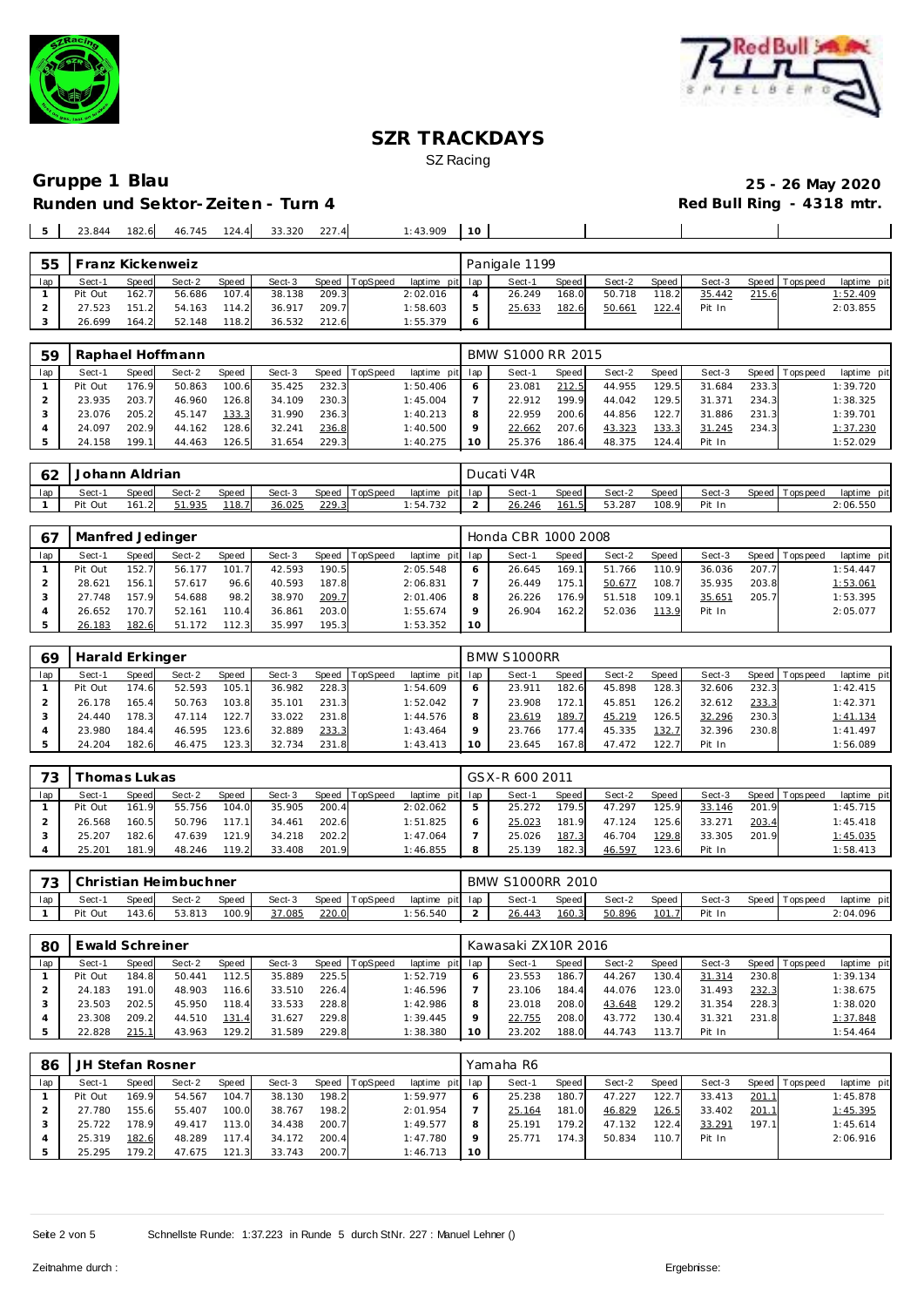



## **Gruppe 1 Blau 25 - 26 May 2020 Runden und Sektor-Zeiten - Turn 4**

| 89  |         |       | Johann Kerschbaumer |              |        |       |          |                 |         | Yamaha R1 BJ2015 |       |        |       |        |       |                |             |
|-----|---------|-------|---------------------|--------------|--------|-------|----------|-----------------|---------|------------------|-------|--------|-------|--------|-------|----------------|-------------|
| lap | Sect-1  | Speed | Sect-2              | <b>Speed</b> | Sect-3 | Speed | TopSpeed | laptime pit lap |         | Sect-1           | Speed | Sect-2 | Speed | Sect-3 |       | Speed Topspeed | laptime pit |
|     | Pit Out | 161.5 | 52.283              | 105.7        | 37.275 | 221.8 |          | 1:56.423        | $\circ$ | 23.420           | 180.7 | 45.305 | 128.0 | 32.081 | 231.3 |                | 1:40.806    |
|     | 26.476  | 173.4 | 51.135              | 115.1        | 35.206 | 225.5 |          | 1:52.817        |         | 23.378           | 198.0 | 44.997 | 128.3 | 32.105 | 231.8 |                | 1:40.480    |
|     | 24.570  | 186.0 | 46.801              | 123.3        | 33.108 | 232.8 |          | 1:44.479        | 8       | 24.414           | 176.9 | 46.014 | 123.3 | 32.281 | 231.8 |                | 1:42.709    |
|     | 27.872  | 183.5 | 45.744              | 130.4        | 32.850 | 231.3 |          | 1:46.466        | $\circ$ | 23.751           | 193.4 | 46.107 | 129.5 | 34.044 | 184.6 |                | 1:43.902    |
|     | 23.739  | 174.8 | 52.244              | 114.2        | 33.346 | 229.3 |          | 1:49.329        | 10      |                  |       |        |       |        |       |                |             |

| 90  | Mario Gastinger |       |        |       |        |       |                |                 | Yamaha R6 RJ27 2018 |       |          |        |        |       |                   |             |
|-----|-----------------|-------|--------|-------|--------|-------|----------------|-----------------|---------------------|-------|----------|--------|--------|-------|-------------------|-------------|
| lap | Sect-1          | Speed | Sect-2 | Speed | Sect-3 |       | Speed TopSpeed | laptime pit lap | Sect-1              | Speed | Sect-2   | Speed  | Sect-3 |       | Speed   Tops peed | laptime pit |
|     | Pit Out         | 163.4 | 54.807 | 102.7 | Pit In |       |                | 2:06.149        | 24.391              | 198.8 | 45.545   | '35.7' | 32.386 | 207.3 |                   | 1:42.322    |
|     | Pit Out         | 188.0 | 47.636 | 128.9 | 33.221 | 205.7 |                | 7:31.086        | 24.252              | 200.6 | 45.210   | 137.11 | 32.368 | 209.3 |                   | 1:41.830    |
|     | 24.260          | 205.2 | 45.553 | 138.5 | 32.564 | 208.1 |                | 1:42.377        | 31.389              | 137.0 | 1:05.920 | 100.7  | Pit In |       |                   | 2:32.645    |

| 95  | Michael Gastinger |              |        |              |        |       |          |                 | Honda C BR 600RR 2008 |       |        |       |        |       |                   |             |
|-----|-------------------|--------------|--------|--------------|--------|-------|----------|-----------------|-----------------------|-------|--------|-------|--------|-------|-------------------|-------------|
| lap | Sect-1            | <b>Speed</b> | Sect-2 | <b>Speed</b> | Sect-3 | Speed | TopSpeed | laptime pit lap | Sect-1                | Speed | Sect-2 | Speed | Sect-3 |       | Speed   Tops peed | laptime pit |
|     | Pit Out           | 168.3        | 55.174 | 104.7        | Pit In |       |          | 2:09.902        | 24.363                | 196.9 | 46.995 | 138.1 | 32.532 | 206.9 |                   | 1:43.890    |
|     | Pit Out           | 177 21       | 49.734 | 126.8        | 34.335 | 206.1 |          | 4:48.113        | 24.135                | 198.0 | 45.665 | 139.9 | 32.609 | 208.5 |                   | 1:42.409    |
|     | 24.892            | 191.0        | 46.558 | 133.0        | 32.958 | 206.5 |          | 1:44.408        | 24.322                | 188.7 | 46.346 | 128.9 | Pit In |       |                   | 1:52.452    |

| 99  | Franz Berger |       |        |       |        |       |                |                 |    | GSX-R1000 |        |        |       |        |       |                 |             |
|-----|--------------|-------|--------|-------|--------|-------|----------------|-----------------|----|-----------|--------|--------|-------|--------|-------|-----------------|-------------|
| lap | Sect-1       | Speed | Sect-2 | Speed | Sect-3 |       | Speed TopSpeed | laptime pit lap |    | Sect-1    | Speed  | Sect-2 | Speed | Sect-3 |       | Speed Tops peed | laptime pit |
|     | Pit Out      | 150.6 | 54.248 | 107.4 | 36.956 | 207.7 |                | 1:57.070        |    | 24.300    | 190.0  | 47.575 | 125.6 | 33.289 | 217.7 |                 | 1:45.164    |
|     | 25.964       | 168.8 | 51.185 | 105.9 | 37.638 | 213.0 |                | 1:54.787        |    | 24.776    | 172.6  | 46.745 | 124.1 | 33.302 | 219.5 |                 | 1:44.823    |
|     | 25.262       | 177.7 | 50.344 | 119.5 | 35.103 | 214.7 |                | 1:50.709        |    | 24.590    | 171.21 | 48.269 | 126.8 | 32.594 | 218.2 |                 | 1:45.453    |
|     | 24.935       | 176.9 | 48.421 | 122.2 | 33.770 | 220.0 |                | 1:47.126        |    | 25.143    | 178.0  | 47.309 | 122.7 | Pit In |       |                 | 1:59.476    |
|     | 24.025       | 182.3 | 46.592 | 123.0 | 32.797 | 220.9 |                | 1:43.414        | 10 |           |        |        |       |        |       |                 |             |

|     | 118   Philipp Falkner |       |        |       |        |       |                  |                 |    | Yamaha R6 |       |        |       |        |       |                |             |
|-----|-----------------------|-------|--------|-------|--------|-------|------------------|-----------------|----|-----------|-------|--------|-------|--------|-------|----------------|-------------|
| lap | Sect-1                | Speed | Sect-2 | Speed | Sect-3 |       | Speed   TopSpeed | laptime pit lap |    | Sect-1    | Speed | Sect-2 | Speed | Sect-3 |       | Speed Topspeed | laptime pit |
|     | Pit Out               | 157.9 | 58.104 | 99.6  | 37.424 | 205.3 |                  | 2:01.459        |    | 24.869    | 190.0 | 47.686 | 123.9 | 34.747 | 206.9 |                | 1:47.302    |
|     | 26.299                | 169.3 | 51.525 | 123.9 | 36.034 | 206.9 |                  | 1:53.858        |    | 25.224    | 177.7 | 47.551 | 125.6 | 34.204 | 207.3 |                | 1:46.979    |
|     | 25.480                | 192.0 | 48.138 | 124.4 | 34.142 | 209.3 |                  | 1:47.760        |    | 25.382    | 181.6 | 46.567 | 130.4 | 33.139 | 205.3 |                | 1:45.088    |
|     | 25.227                | 185.4 | 47.478 | 127.1 | 34.066 | 207.3 |                  | 1:46.771        |    | 25.919    | 167.5 | 49.573 | 130.8 | Pit In |       |                | 1:59.004    |
|     | 25.210                | 185.4 | 47.845 | 126.2 | 34.116 | 206.1 |                  | 1:47.171        | 10 |           |       |        |       |        |       |                |             |

| 138 |         |       | Gerhard Kitzbichler |       |        |       |          |                 | S1000RR BJ 2014 |         |        |                       |        |       |                |             |
|-----|---------|-------|---------------------|-------|--------|-------|----------|-----------------|-----------------|---------|--------|-----------------------|--------|-------|----------------|-------------|
| lap | Sect-1  | Speed | Sect-2              | Speed | Sect-3 | Speed | TopSpeed | laptime pit lap | Sect-1          | Speed I | Sect-2 | Speed                 | Sect-3 |       | Speed Topspeed | laptime pit |
|     | Pit Out | 180.4 | 51.343              | 111.3 | Pit In |       |          | 2:16.237        | 23.007          | 209.2   | 44.534 | 127.1                 | 31.805 | 230.3 |                | 1:39.346    |
|     | Pit Out | 177.7 | 50.118              | 111.8 | 35.503 | 222.7 |          | 2:21.790        | 23.718          | 213.8   | 44.128 | 135.0                 | 31.477 | 231.8 |                | 1:39.323    |
|     | 24.967  | 200.2 | 46.667              | 116.1 | 32.559 | 230.3 |          | 1:44.193        | 22.866          | 205.2   | 44.283 | 135.3                 | 31.710 | 228.3 |                | 1:38.859    |
|     | 23.250  | 207.2 | 44.962              | 131.4 | 32.821 | 231.3 |          | 1:41.033        | 22.988          | 207.2   | 44.088 | 131<br>$\overline{A}$ | 31.856 | 230.3 |                | 1:38.932    |
|     | 23.547  | 208.8 | 45.733              | 127.1 | 32.883 | 231.3 |          | 1:42.163        | 23.061          | 199.9   | 44.801 | 134.                  | Pit In |       |                | 1:51.683    |

| 152 | Patrick Schanes |       |        |       |        |       |          |                 |    | Honda CBR 1000 RR 2007 |       |        |        |        |       |                 |             |
|-----|-----------------|-------|--------|-------|--------|-------|----------|-----------------|----|------------------------|-------|--------|--------|--------|-------|-----------------|-------------|
| lap | Sect-1          | Speed | Sect-2 | Speed | Sect-3 | Speed | TopSpeed | laptime pit lap |    | Sect-1                 | Speed | Sect-2 | Speed  | Sect-3 |       | Speed Tops peed | laptime pit |
|     | Pit Out         | 167.2 | 53.504 | 121.3 | 36.031 | 216.0 |          | 1:56.065        |    | 24.439                 | 197   | 46.749 | 124.1  | 33.267 | 218.2 |                 | 1:44.455    |
|     | 26.220          | 187.7 | 50.807 | 121.1 | 34.982 | 216.0 |          | 1:52.009        |    | 24.107                 | 183.8 | 46.844 | 126.2  | 33.292 | 217.3 |                 | 1:44.243    |
|     | 25.544          | 180.4 | 49.173 | 120.3 | 34.075 | 218.6 |          | 1:48.792        |    | 23.931                 | 193.8 | 46.630 | 130.8  | 32.740 | 217.7 |                 | 1:43.301    |
|     | 25.266          | 184.8 | 48.636 | 123.9 | 33.800 | 217.3 |          | 1:47.702        |    | 23.852                 | 197.3 | 46.374 | 130.4  | 33.024 | 216.9 |                 | 1:43.250    |
|     | 24.419          | 194.1 | 47.451 | 132.0 | 33.722 | 216.9 |          | 1:45.592        | 10 | 24.448                 | 174.3 | 48.490 | 130.11 | Pit In |       |                 | 1:57.179    |

|     | 169   Manfred Kropf |       |        |              |        |       |                |                 |   | Susuki GSXR 1000 L8 |       |        |       |        |       |                 |                 |
|-----|---------------------|-------|--------|--------------|--------|-------|----------------|-----------------|---|---------------------|-------|--------|-------|--------|-------|-----------------|-----------------|
| lap | Sect-1              | Speed | Sect-2 | <b>Speed</b> | Sect-3 |       | Speed TopSpeed | laptime pit lap |   | Sect-1              | Speed | Sect-2 | Speed | Sect-3 |       | Speed Tops peed | laptime pit     |
|     | Pit Out             | 146.9 | 56.649 | 110.9        | 35.975 | 211.4 |                | 2:00.707        | 5 | 24.833              | 173.7 | 48.845 | 112.3 | 34.118 | 216.4 |                 | 1:47.796        |
|     | 27.230              | 157.9 | 52.515 | 113.2        | 34.987 | 213.4 |                | 1:54.732        |   | 24.555              | 172.3 | 47.759 | 117.1 | 34.151 | 199.3 |                 | 1:46.465        |
|     | 25.314              | 171.0 | 49.244 | 117.1        | 34.715 | 214.7 |                | 1:49.273        |   | 24.763              | 165.9 | 47.664 | 125.3 | 34.369 | 213.9 |                 | 1:46.796        |
|     | 25.644              | 169.9 | 48.470 | 120.5        | 34.078 | 215.6 |                | 1:48.192        | 8 | 24.480              | 177   | 47.156 | 120.5 | 34.050 | 207.3 |                 | <u>1:45.686</u> |

| 183 | Rafael Danner |              |        |       |        |       |                |                 | Aprilia RSV4 BJ 2015 |       |        |       |        |       |                 |             |
|-----|---------------|--------------|--------|-------|--------|-------|----------------|-----------------|----------------------|-------|--------|-------|--------|-------|-----------------|-------------|
| lap | Sect-1        | <b>Speed</b> | Sect-2 | Speed | Sect-3 |       | Speed TopSpeed | laptime pit lap | Sect-1               | Speed | Sect-2 | Speed | Sect-3 |       | Speed Tops peed | laptime pit |
|     | Pit Out       | 177.7        | 52.049 | 107.8 | Pit In |       |                | 2:14.983        | 24.016               | 192.4 | 46.145 | 124.4 | 32.627 | 227.8 |                 | 1:42.788    |
|     | Pit Out       | 171.0        | 50.602 | 111.6 | 35.197 | 222.7 |                | 2:22.058        | 23.644               | 206.8 | 46.061 | 123.0 | 32.250 | 223.1 |                 | 1:41.955    |
|     | 26.070        | 199.1        | 47.660 | 109.1 | 34.243 | 222.7 |                | 1:47.973        | 23.271               | 208.4 | 46.612 | 123.3 | 33.515 | 217.3 |                 | 1:43.398    |
|     | 24.142        | 215.1        | 46.277 | 123.3 | 32.829 | 225.5 |                | 1:43.248        | 25.662               | 168.5 | 49.596 | 117.9 | Pit In |       |                 | 2:02.770    |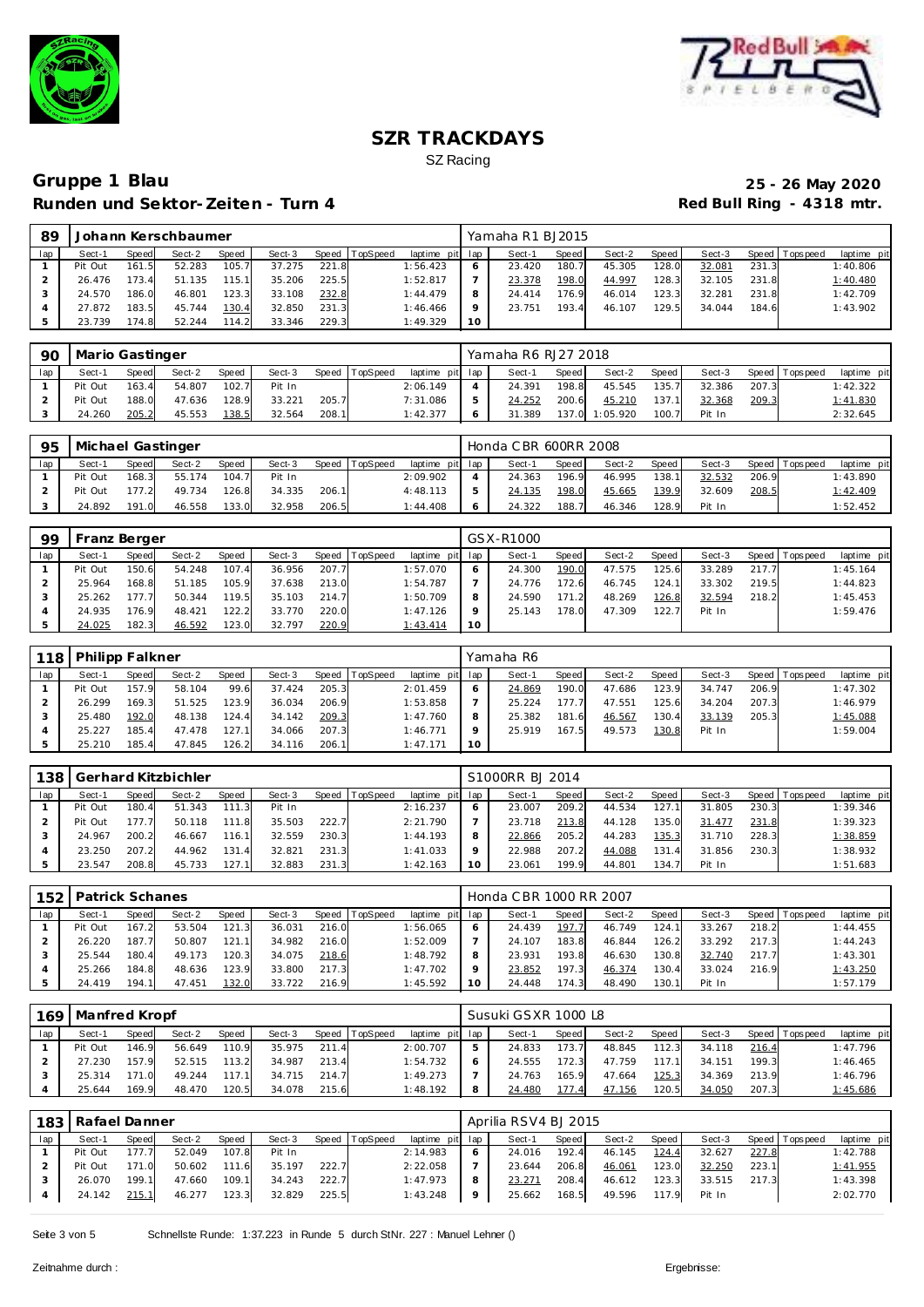



## **Runden und Sektor-Zeiten - Turn 4**

# **Gruppe 1 Blau 25 - 26 May 2020**

| $\mathbb{R}$ | 23.904 | 199.9 |  | 46.468 124.1 32.797 | 223.6 | : 43.169 |  |  |  |
|--------------|--------|-------|--|---------------------|-------|----------|--|--|--|
|              |        |       |  |                     |       |          |  |  |  |

| 193 | Bernhard Janko |              |        |       |        |       |                  |                 | KTM RC 8R 2012 |       |        |            |        |       |                 |             |
|-----|----------------|--------------|--------|-------|--------|-------|------------------|-----------------|----------------|-------|--------|------------|--------|-------|-----------------|-------------|
| lap | Sect-1         | <b>Speed</b> | Sect-2 | Speed | Sect-3 |       | Speed   TopSpeed | laptime pit lap | Sect-1         | Speed | Sect-2 | Speed      | Sect-3 |       | Speed Tops peed | laptime pit |
|     | Pit Out        | 169.3        | 54.639 | 101.3 | 36.952 | 211.8 |                  | 2:03.930        | 24.224         | 183.8 | 46.518 | 118.7      | 34.075 | 212.6 |                 | 1:44.817    |
|     | 25.034         | 194.5        | 49.163 | 119.7 | 34.550 | 212.6 |                  | 1:48.747        | 23.848         | 206.0 | 45.883 | 126.2      | 33.059 | 212.2 |                 | 1:42.790    |
|     | 24.264         | 197.7        | 47.494 | 119.5 | 33.926 | 213.9 |                  | 1:45.684        | 23.985         | 203.3 | 46.465 | 121<br>-31 | 33.260 | 210.9 |                 | 1:43.710    |
|     | 23.991         | 199.9        | 46.762 | 124.1 | 33.019 | 213.9 |                  | 1:43.772        | 24.767         | 189.3 | 47.800 | 114.6      | Pit In |       |                 | 2:00.783    |

|     | 204   Martin Weißenbacher |       |        |       |        |       |                |                 |               | BMW S1000 RR 2012 |         |        |       |        |       |                   |             |
|-----|---------------------------|-------|--------|-------|--------|-------|----------------|-----------------|---------------|-------------------|---------|--------|-------|--------|-------|-------------------|-------------|
| lap | Sect-1                    | Speed | Sect-2 | Speed | Sect-3 |       | Speed TopSpeed | laptime pit lap |               | Sect-1            | Speed I | Sect-2 | Speed | Sect-3 |       | Speed   Tops peed | laptime pit |
|     | Pit Out                   | 155.2 | 55.105 | 106.3 | 34.777 | 217.3 |                | 1:57.933        | $\mathcal{D}$ | 24.234            | 176.0   | 46.909 | 120.0 | 32.516 | 222.2 |                   | 1:43.659    |
|     | 25.523                    | 170.7 | 48.730 | 110.7 | 33.509 | 222.7 |                | 1:47.762        | 6             | 24.040            | 188.7   | 46.509 | 121.6 | 31.911 | 225.9 |                   | 1:42.460    |
|     | 24.020                    | 175.7 | 48.152 | 120.0 | 32.518 | 227.4 |                | 1:44.690        |               | 23.718            | 185.7   | 46.910 | 116.1 | 32.544 | 222.2 |                   | 1:43.172    |
|     | 23.997                    | 176.0 | 47.226 | 117.6 | 32.244 | 225.5 |                | 1:43.467        | 8             | 24.422            | 174.3   | 47.011 | 119.5 | Pit In |       |                   | 1:56.167    |

| . 227 | l Manuel Lehner |       |        |       |        |       |                |                 |    |        |         |        |       |        |       |                |             |
|-------|-----------------|-------|--------|-------|--------|-------|----------------|-----------------|----|--------|---------|--------|-------|--------|-------|----------------|-------------|
| lap   | Sect-1          | Speed | Sect-2 | Speed | Sect-3 |       | Speed TopSpeed | laptime pit lap |    | Sect-1 | Speed I | Sect-2 | Speed | Sect-3 |       | Speed Topspeed | laptime pit |
|       | Pit Out         | 151.9 | 52.756 | 121.6 | 34.485 | 230.3 |                | 1:52.730        |    | 23.858 | 211.3   | 43.887 | 145.2 | 30.800 | 232.8 |                | 1:38.545    |
|       | 24.951          | 175.4 | 48.513 | 111.3 | 32.796 | 230.3 |                | 1:46.260        |    | 22.937 | 199.5   | 43.830 | 141   | 31.021 | 234.3 |                | 1:37.788    |
|       | 24.854          | 198.4 | 44.918 | 134.7 | 31.425 | 234.3 |                | 1: 41.197       |    | 23.730 | 211.7   | 43.090 | 139.2 | 30.872 | 230.8 |                | 1:37.692    |
|       | 23.956          | 178.0 | 45.418 | 141.0 | 31.425 | 230.3 |                | 1:40.799        |    | 22.904 | 204.8   | 44.158 | 136.4 | 31.353 | 230.8 |                | 1:38.415    |
|       | 22.999          | 202.5 | 43.063 | 145.2 | 31.161 | 230.8 |                | 1:37.223        | 10 | 23.379 | 206.4   | 43.733 | 140.6 | Pit In |       |                | 1:55.164    |

|     |         | 472   Martin Öhlböck<br>TopSpeed<br>Sect-3<br><b>Speed</b><br>Sect-2<br>Speed  <br>Sect-1<br><b>Speed</b><br>119.5<br>220.0<br>149.1<br>50.373<br>36.930<br>225.0<br>157.2<br>105.3<br>51.551<br>24.962<br>34.696 |        |       |        |       |  |                 |  | <b>BMW 1000RR</b> |         |        |       |        |       |                 |             |
|-----|---------|-------------------------------------------------------------------------------------------------------------------------------------------------------------------------------------------------------------------|--------|-------|--------|-------|--|-----------------|--|-------------------|---------|--------|-------|--------|-------|-----------------|-------------|
| lap |         |                                                                                                                                                                                                                   |        |       |        |       |  | laptime pit lap |  | Sect-1            | Speed I | Sect-2 | Speed | Sect-3 |       | Speed Tops peed | laptime pit |
|     | Pit Out |                                                                                                                                                                                                                   |        |       |        |       |  | 1:54.822        |  | 24.043            | 173.4   | 46.306 | 124.1 | 32.166 | 227.8 |                 | 1:42.515    |
|     |         |                                                                                                                                                                                                                   |        |       |        |       |  | 1:51.209        |  | 23.770            | 178.0   | 46.732 | 117.6 | 32.535 | 229.8 |                 | 1:43.037    |
|     | 25.266  | 158.4                                                                                                                                                                                                             | 49.179 | 111.6 | 34.157 | 227.8 |  | 1:48.602        |  | 23.854            | 178.3   | 45.305 | 124.4 | 31.423 | 229.3 |                 | 1:40.582    |
|     | 24.647  | 167.8                                                                                                                                                                                                             | 46.100 | 123.3 | 33.185 | 225.0 |  | 1:43.932        |  | 23.707            | 167.5   | 45.867 | 22.2  | Pit In |       |                 | 2:01.332    |

|     | 552   Alfrad Grossauer |       |        |              |        |       |                |                 |        |       |        |       |        |       |                 |             |
|-----|------------------------|-------|--------|--------------|--------|-------|----------------|-----------------|--------|-------|--------|-------|--------|-------|-----------------|-------------|
| lap | Sect-1                 | Speed | Sect-2 | <b>Speed</b> | Sect-3 |       | Speed TopSpeed | laptime pit lap | Sect-1 | Speed | Sect-2 | Speed | Sect-3 |       | Speed Tops peed | laptime pit |
|     | Pit Out                | 168.5 | 48.866 | 119.7        | 35.069 | 205.7 |                | 1:52.432        | 24.279 | 200.6 | 44.279 | 138.1 | 31.379 | 208.9 |                 | 1:39.937    |
|     | 25.139                 | 187.7 | 48.743 | 127.4        | 33.325 | 203.8 |                | 1:47.207        | 24.003 | 202.5 | 44.454 | 140.3 | 31.438 | 207.7 |                 | 1:39.895    |
|     | 25.061                 | 198.0 | 45.800 | 125.9        | 32.963 | 209.3 |                | 1:43.824        | 24.327 | 204.8 | 44.351 | 135.3 | 31.709 | 208.5 |                 | 1:40.387    |
|     | 24.527                 | 204.0 | 44.469 | 134.0        | 31.479 | 210.1 |                | 1:40.475        | 30.292 | 140.0 | 59.427 | 107.8 | Pit In |       |                 | 2:23.582    |

| 553 |         |       | <b>Emanuel Gratochwill</b> |       |        |       |          |                 |        |              |        |       |        |       |                 |                 |
|-----|---------|-------|----------------------------|-------|--------|-------|----------|-----------------|--------|--------------|--------|-------|--------|-------|-----------------|-----------------|
| lap | Sect-1  | Speed | Sect-2                     | Speed | Sect-3 | Speed | TopSpeed | laptime pit lap | Sect-1 | <b>Speed</b> | Sect-2 | Speed | Sect-3 |       | Speed Tops peed | laptime pit     |
|     | Pit Out | 156.5 | 56.847                     | 102.1 | Pit In |       |          | 2:21.707        | 24.608 | 181.3        | 47.394 | 130.8 | 33.325 | 214.3 |                 | <u>1:45.327</u> |
|     | Pit Out | 170.4 | 49.723                     | 115.4 | 34.934 | 209.3 |          | 2:29.429        | 24.399 | 180.7        | 47.531 | 120.3 | 33.613 | 212.6 |                 | 1:45.543        |
|     | 24.983  | 180.1 | 47.688                     | 131.4 | 33.583 | 217.7 |          | 1:46.254        | 24.828 | 176.0        | 48.094 | 123.6 | 33.426 | 208.9 |                 | 1:46.348        |
|     | 24.610  | 181.9 | 48.930                     | 127.1 | 33.718 | 210.5 |          | 1:47.258        | 26.005 | 161.         | 54.976 | 93.9  | Pit In |       |                 | 2:16.742        |

| 834 |         |              | Hans-Jürgen Enzesberger |       |        |       |          |                 |   | BMW HP4 2013 |       |        |       |        |       |                |             |
|-----|---------|--------------|-------------------------|-------|--------|-------|----------|-----------------|---|--------------|-------|--------|-------|--------|-------|----------------|-------------|
| lap | Sect-1  | <b>Speed</b> | Sect-2                  | Speed | Sect-3 | Speed | TopSpeed | laptime pit lap |   | Sect-1       | Speed | Sect-2 | Speed | Sect-3 |       | Speed Topspeed | laptime pit |
|     | Pit Out | 150.2        | 53.071                  | 112.7 | 35.805 | 228.3 |          | 1:55.853        | 5 | 23.479       | 176.6 | 47.565 | 17.1  | 33.124 | 227.8 |                | 1:44.168    |
|     | 25.225  | 166.7        | 50.145                  | 110.9 | 35.107 | 228.8 |          | 1:50.477        | 6 | 23.700       | 189.0 | 46.141 | 124.7 | 32.456 | 227.8 |                | 1:42.297    |
|     | 25.458  | 167.5        | 50.906                  | 114.9 | 34.373 | 223.1 |          | 1:50.737        |   | 23.849       | 187.0 | 46.271 | 119.2 | 32.938 | 229.8 |                | 1:43.058    |
|     | 25.428  | 168.5        | 47.071                  | 116.1 | 33.008 | 232.8 |          | 1:45.507        | 8 | 23.823       | 183.5 | 47.419 | 112.0 | Pit In |       |                | 1:55.037    |

| 955 | Johann Bruckner |       |        |       |        |       |                  |             |         | Yamaha R1 |       |        |       |        |         |             |             |
|-----|-----------------|-------|--------|-------|--------|-------|------------------|-------------|---------|-----------|-------|--------|-------|--------|---------|-------------|-------------|
| lap | Sect-1          | Speed | Sect-2 | Speed | Sect-3 |       | Speed   TopSpeed | laptime pit | lap     | Sect-1    | Speed | Sect-2 | Speed | Sect-3 | Speed I | T ops pee d | laptime pit |
|     | Pit Out         | 165.4 | 52.523 | 110.7 | 36.126 | 220.4 |                  | 2:00.958    | 6       | 23.530    | 186.0 | 45.584 | 126.5 | 32.691 | 227.4   |             | 1:41.805    |
|     | 24.912          | 179.2 | 49.174 | 112.7 | 34.456 | 225.5 |                  | 1:48.542    |         | 46.357    | 191.0 | 46.518 | 122.7 | 32.578 | 226.4   |             | 2:05.453    |
|     | 24.397          | 187.3 | 46.714 | 126.2 | 33.512 | 226.9 |                  | 1:44.623    | 8       | 23.660    | 183.5 | 46.801 | 122.7 | 32.332 | 226.4   |             | 1:42.793    |
|     | 23.937          | 184.8 | 46.196 | 121.9 | 33.288 | 228.8 |                  | 1:43.421    | $\circ$ | 28.314    | 151.7 | 54.315 | 102.7 | Pit In |         |             | 2:13.592    |
|     | 23.779          | 181.3 | 48.578 | 120.5 | 32.984 | 227.8 |                  | 1:45.341    | 10      |           |       |        |       |        |         |             |             |

|     | 12-IN Christian Rabl |       |        |       |        |       |                |                 |     |        |       |        |       |        |       |                   |             |
|-----|----------------------|-------|--------|-------|--------|-------|----------------|-----------------|-----|--------|-------|--------|-------|--------|-------|-------------------|-------------|
| lap | Sect-1               | Speed | Sect-2 | Speed | Sect-3 |       | Speed TopSpeed | laptime pit lap |     | Sect-1 | Speed | Sect-2 | Speed | Sect-3 |       | Speed   Tops peed | laptime pit |
|     | Pit Out              | 167.0 | 56.778 | 89.7  | 39.373 | 198.9 |                | 2:01.326        | - 5 | 26.370 | 170.4 | 51.111 | 123.0 | 34.683 | 204.5 |                   | 1:52.164    |
|     | 28.963               | 140.9 | 57.649 | 97.8  | 39.735 | 203.4 |                | 2:06.347        | 6   | 25.887 | 174.3 | 49.573 | 128.0 | 34.188 | 208.1 |                   | 1:49.648    |
|     | 27.290               | 148.7 | 54.459 | 90.2  | 37.186 | 205.3 |                | 1:58.935        |     | 25.644 | 173.2 | 48.970 | 123.9 | 33.840 | 206.5 |                   | 1:48.454    |